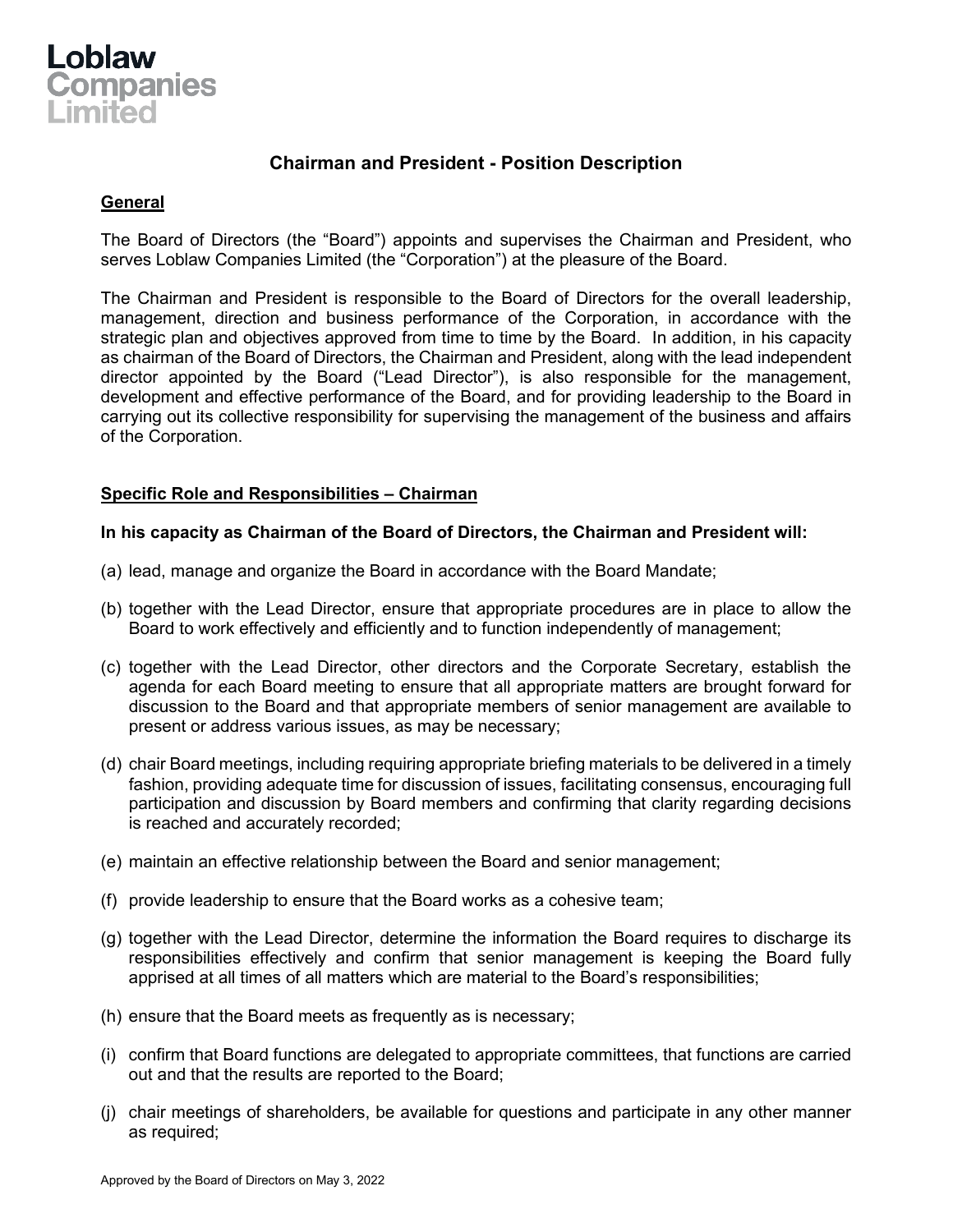- (k) in conjunction with the Governance, Employee Development, Nominating and Compensation Committee, approach potential candidates for positions on the Board, once potential candidates are identified, to explore their interest in joining the Board;
- (l) monitor compliance with the corporate governance policies of the Board, including those regarding regularity and conduct of Board and committee meetings, including *in camera* sessions, managing and reporting information and other policies relating to the Board's business; and
- (m)take all other reasonable steps to ensure that the responsibilities and duties of the Board, as provided for in the Board Mandate, are understood by both the Board and senior management and that the boundaries between Board and management responsibilities are understood and respected.

#### **Specific Role and Responsibilities – President**

#### **In his executive capacity, the Chairman and President will have the following roles and responsibilities:**

- 1. Leadership and Culture. The Chairman and President shall provide leadership in focusing on strategic direction, values, disciplined capital allocation, delivering solid results and creating longterm sustainable value for shareholders. The Chairman and President shall promote a culture that enhances the effectiveness of the Corporation and supports the Corporation's strategic and operational objectives. The Chairman and President shall also articulate and promote a corporate culture that promotes superior performance, integrity and corporate values and that recognizes diversity and inclusion.
- 2. Development of Business and Strategic Plans. The Chairman and President will develop (a) an annual business plan; and (b) an annual strategic plan, to be put forward to the Board for approval annually at a fall Board meeting. The business and strategic plans shall take the following form:
	- a. Annual Business Plan. The annual business plan shall set out the general framework and expectations for the year, including, but not necessarily limited to, an operations plan, a financial budget with performance targets, a capital plan, including real estate, and a human resources/management structure plan. The Chairman and President shall develop and recommend to the Board the business plans, operational requirements, organizational structure, staffing and budgets that are required to support the strategic plan of the Corporation; and
	- b. Strategic Plan. The strategic plan shall include a three-year strategic level review of operations, real estate, and human resources, together with a financial plan setting out performance targets. Industry and global trends should be considered in the development of this plan and included in the presentation of the plan. The Chairman and President shall provide leadership in setting the long-term strategic goals, performance objectives and operational policies of the Corporation.
- 3. Execution of Business and Strategic Plans. The Chairman and President is responsible for the execution of the business plan and the longer-term strategic objectives of the Corporation, as approved by the Board. The Chairman and President shall direct and monitor the activities and resources of the Corporation consistent with the strategic direction, financial limits and operating objectives adopted by the Board.
- 4. Management Effectiveness and Succession. The Chairman and President shall ensure, in cooperation with the Board, that the Corporation has an effective senior management team, that the Board has regular contact with such persons, and that there exists an effective plan of succession, evaluation and development for all areas of the business.